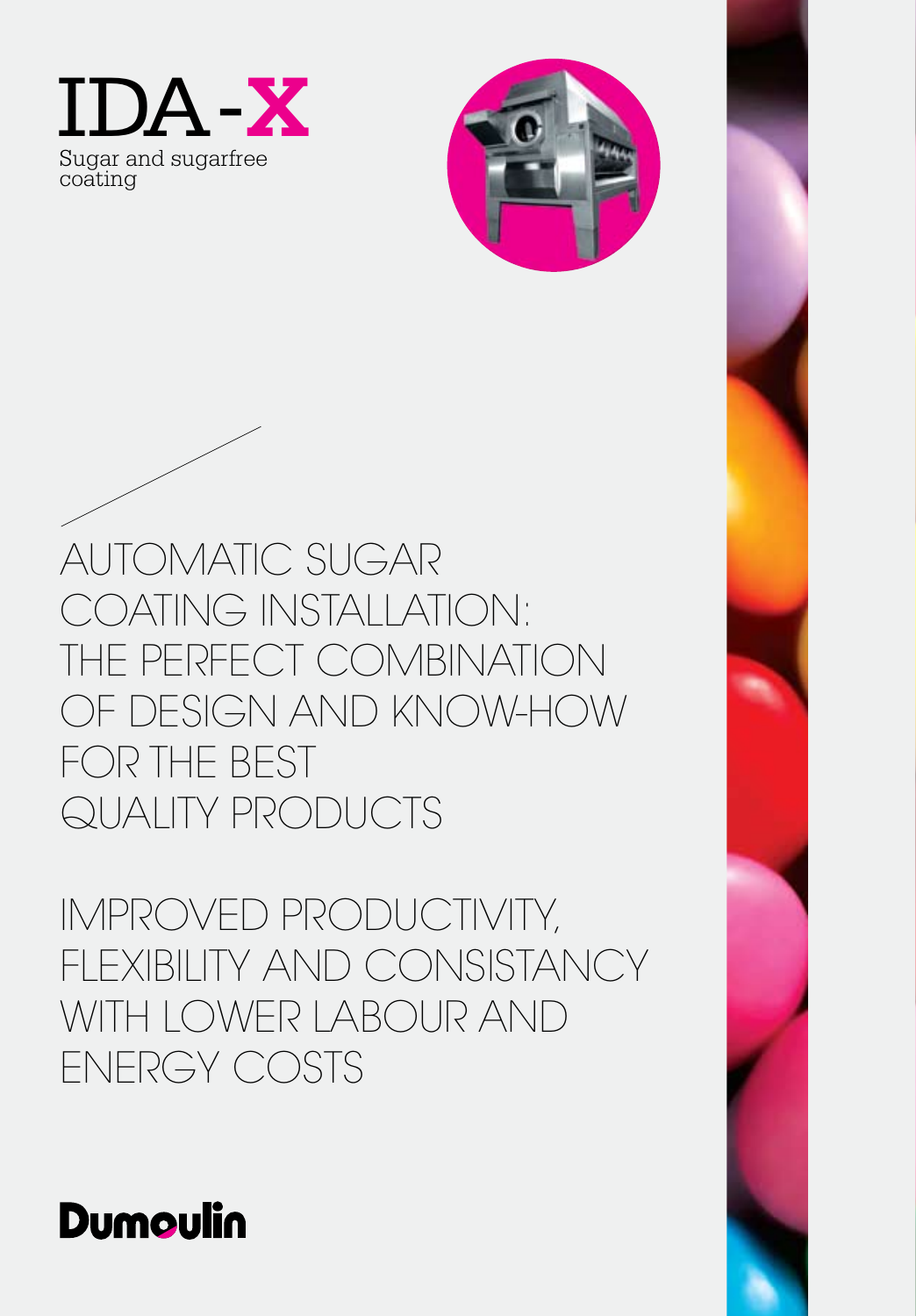# IDA-**X**

FULL AUTOMATIC COATING INSTALLATION FOR SUGAR AND SUGARFREE COATING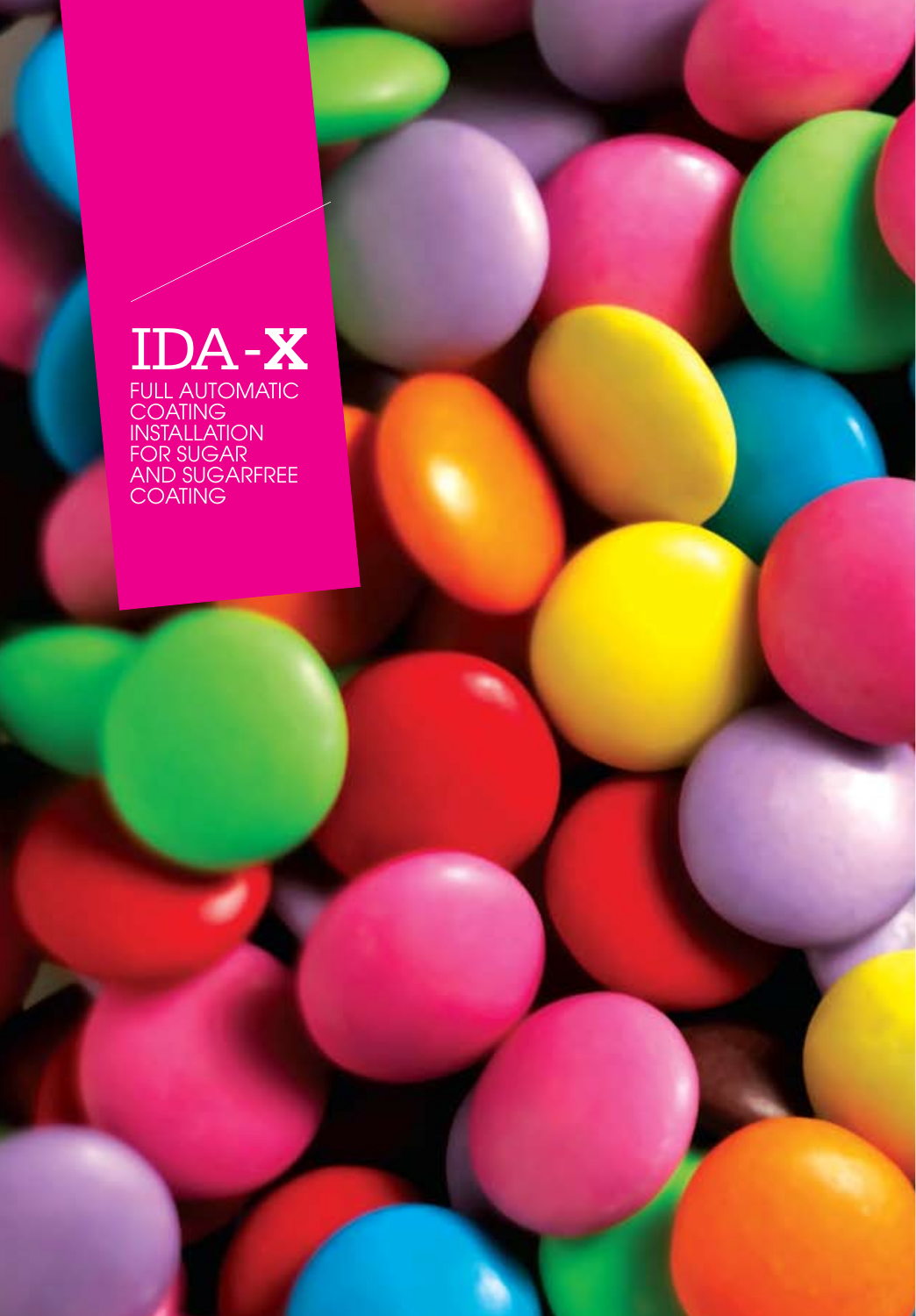

| Machine type           | 502X    | 002X     | 2002X     | 3002X     |
|------------------------|---------|----------|-----------|-----------|
| Useful volume (liters) | 650     | 1300     | 2600      | 3900      |
| <b>Batch size (kg)</b> | 250-500 | 500-1000 | 1000-2000 | 2000-3000 |
| Drum diameter (mm)     | 1600    | 1600     | 1800      | 1900      |
| Drum length (mm)       | 1600    | 2900     | 4200      | 5600      |
| <b>Bed depth</b> (mm)  | 450     | 450      | 540       | 630       |

# PRODUCTS RANGE

#### A wide range of centers

- Dried fruits, seeds, nuts...
- Toffees, caramels, liquorices…
- Biscuits, extruded products
- Chewing gums and chewy candies

#### A wide range of coatings

- Any type of syrup, sucrose, dextrose
- All polyols
- Dry powders, icing sugar…
- Waxing, glazing, varnishing

# DRUM DESIGN

## Fully perforated drum

- Suitable for hard sugar coat, sugarless coat, glazing or varnishing
- Air flow through products bed
- Low pressure drop for better efficiency
- Faster drying time



#### Shallow bed depth

- Elongated drum shape for lower bed depth
- Careful handling of fragile products
- Better mixing
- Better exposure to ventilation and spraying



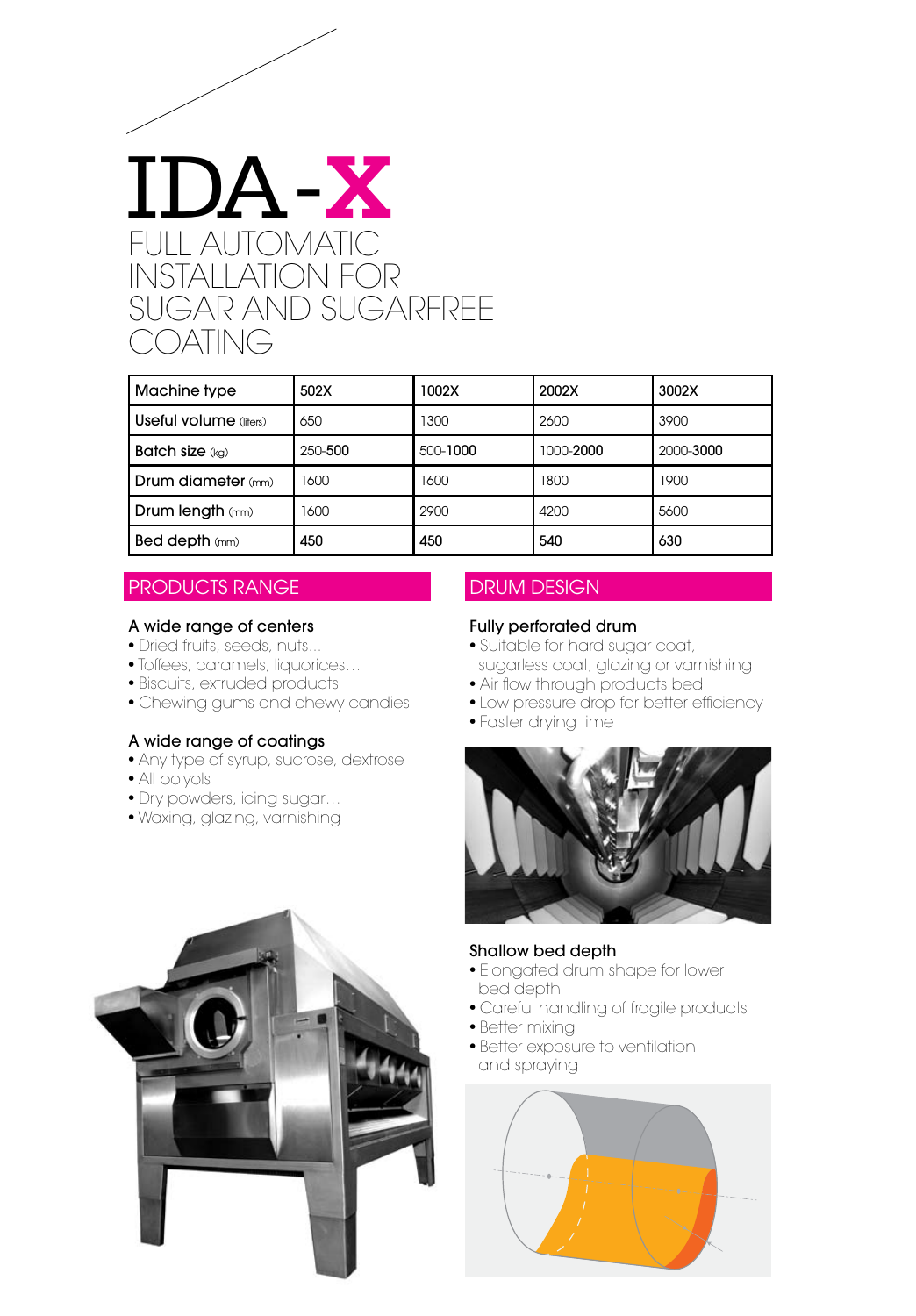# SYRUP SPRAYING

#### Syrup preparation

- Modular custom design
- Hot or cold solutions with various ingredients, gum, gelatine, starch, colour, flavour...

#### Syrup dosing and spraying

- High accuracy and consistency, with lobes pump and flowmeter
- Double jacketed networks
- Spraybar extraction for easy maintenance
- Spray nozzles automatic cleaning







# POWDER DISTRIBUTION

#### To help crystallization

for coating with polyols To cover products with cocoa powder, icing sugar...

#### Accurate system

with powder dosing / weighing and compressed air powder transport





# VARNISHING AND WAXING

Varnishing solution tanks For aqueous and alcoholic solution Varnish dosing systems for controlled steps Varnish spraying systems in the pan with airless spray guns Micronised carnauba wax distribution with air spray system

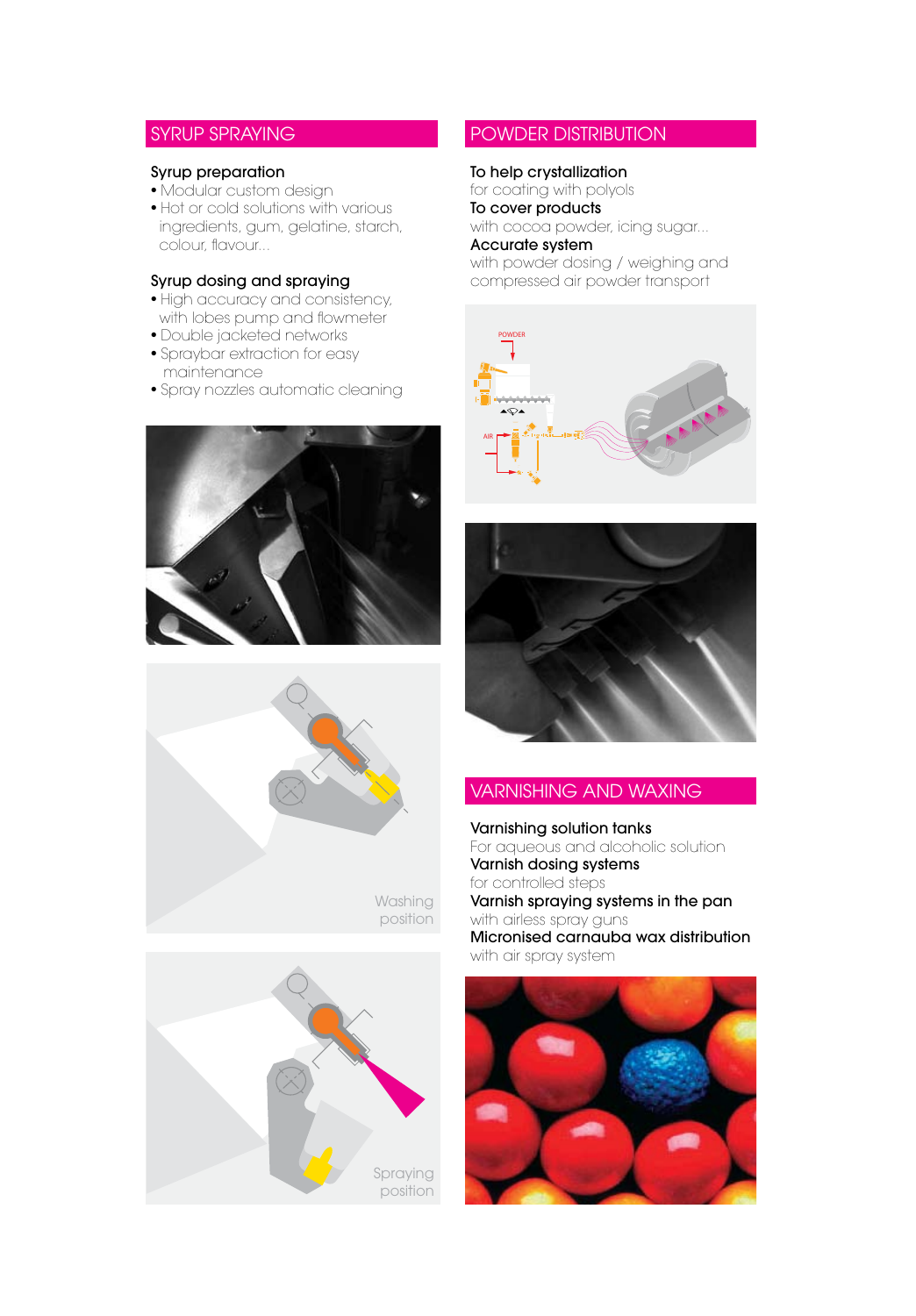# AIR TREATMENT GROUP

#### Process Air

- Airflow, temperature and humidity control
- Perfect repeatability

| l Machine tvpe | 1502X | 1002X | 12002X | <b>L3002X</b> |
|----------------|-------|-------|--------|---------------|
| Airflow (m3/h) | 4500  | 9000  | 18000  | 27000         |

## Exhaust Air

- Negative pressure inside pan
- Automatic cleaning
- Dust collection



Air treatment with dehumidifier for sugar and sugarfree coating



Air treatment with condensation for sugar coating



# LOADING SYSTEM

## Custom design solutions

- According to products fragility
- Adapted to batch size and facility layout
- Wide range of dosing conveyors, elevators, belts





Loading from large horizontal belt conveyor For sensitive centers

• Automatic fast loading system



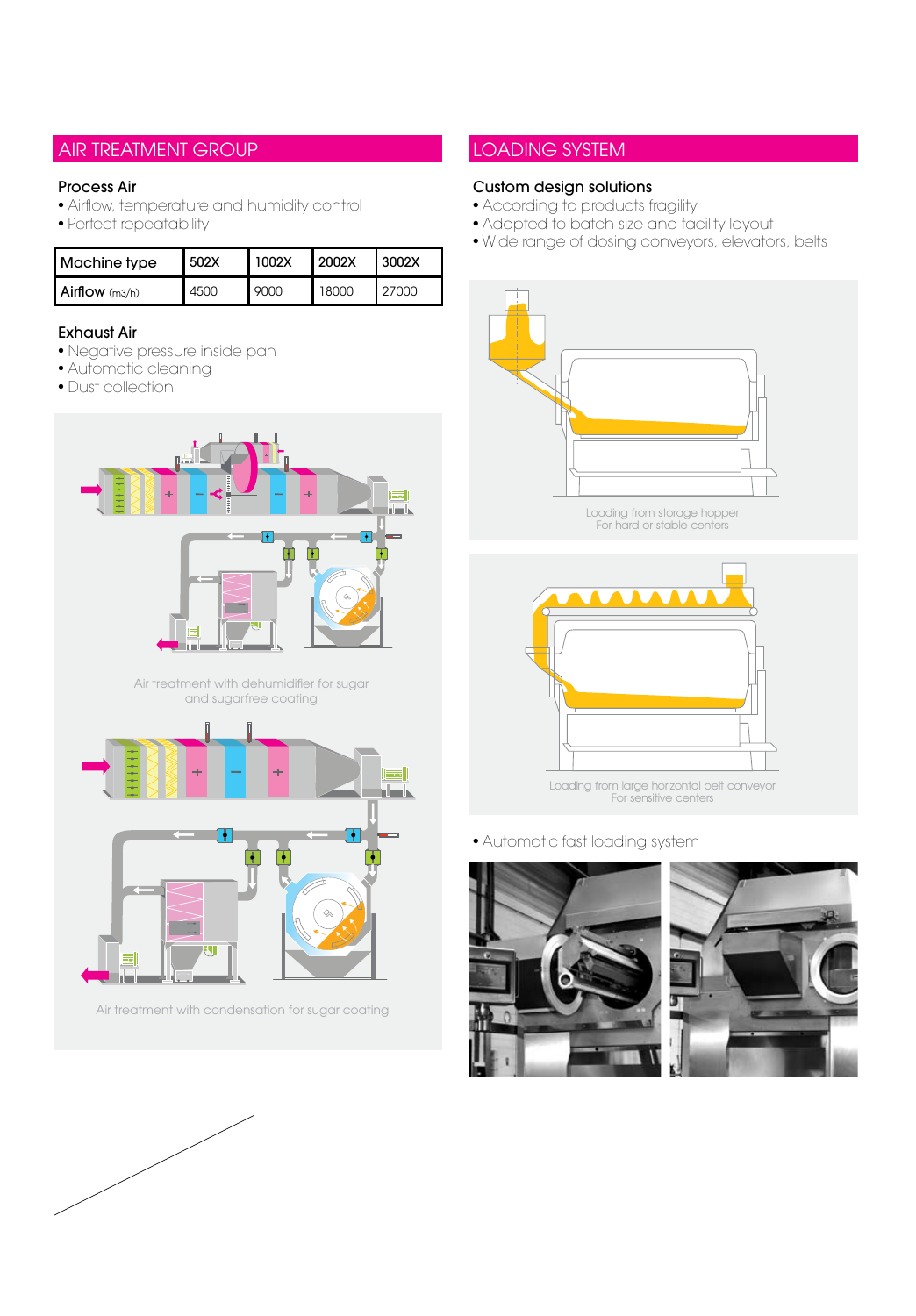## UNLOADING SYSTEM

#### Fast unloading system by traps allowing to start next batch very quickly





Into storage hopper, to be discharged with vibrating conveyor



## DEVELOPMENT AND ASSISTANCE

#### Industrial scale laboratory

Equipped with 250kg and 500kg coating machines Recipe development with your products

#### On-site assistance

Operators and maintenance staff training Process development and improvement



## AUTOMATION

Effective control of the coating process with different possibilities

## IDA PROG3

The basic solution for quality coatings with simple machine handling

- Automatic coating cycle according to programmed recipes.
- Semi automatic controls for loading, unloading and washing functions.

#### IDA PROG4

Fully automated system allowing to customize all machine parameters

- Automatic coating cycle according to user-friendly recipe building module
- All functions run from operator terminal including programmable sequences
- Overview screens for installation status
- Possibility to network with other machines and supervision system

## IDA PROG5

The ultimate process, production and quality control. Supervisory Control and Data Acquisition (SCADA)

- Batch data recording and displaying
- Historical trends and fault reports
- Recipes download to IDA coaters
- Real-time overview of networked coaters